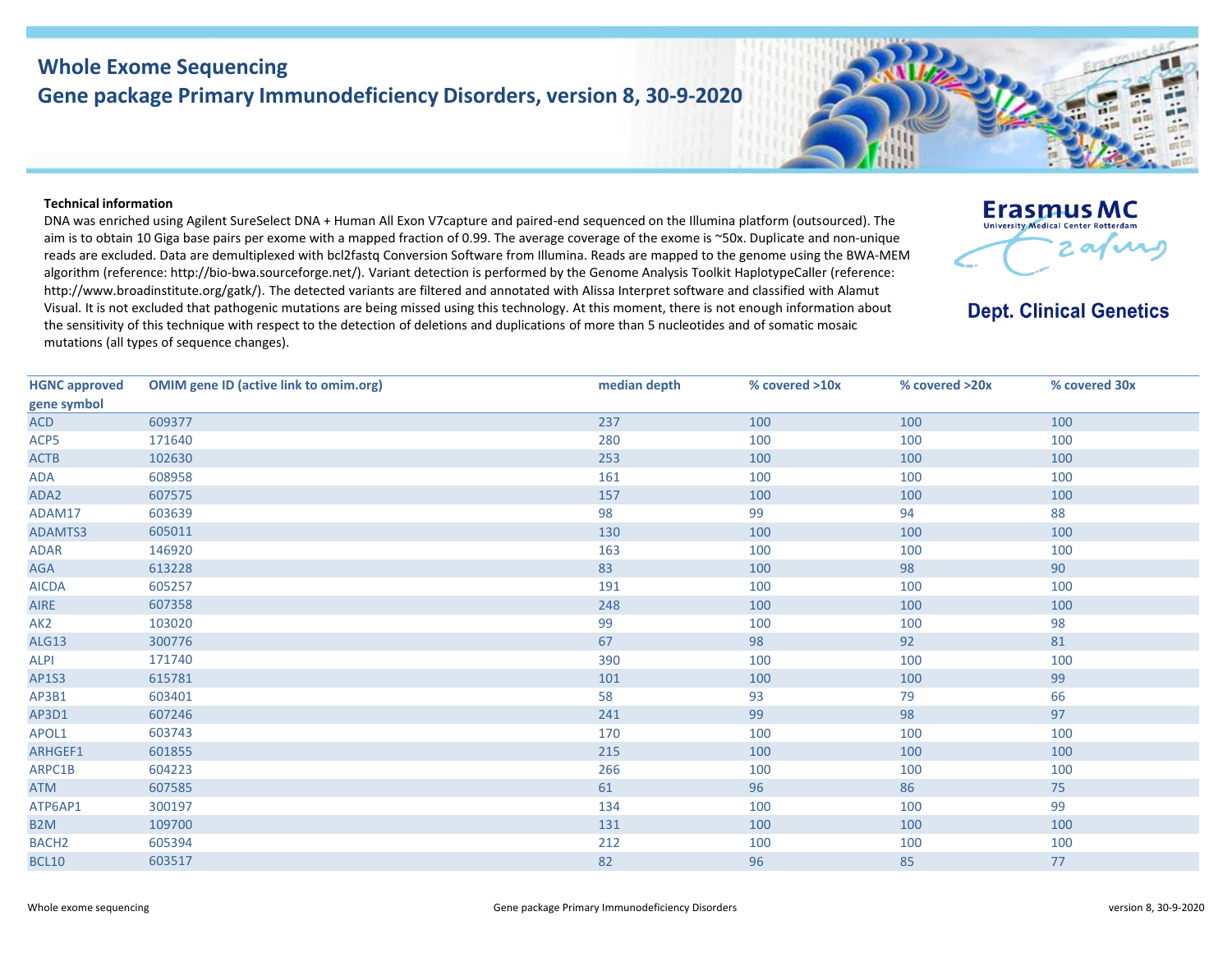| <b>HGNC approved</b>          | <b>OMIM gene ID (active link to omim.org)</b> | median depth | % covered >10x | % covered >20x | % covered 30x |
|-------------------------------|-----------------------------------------------|--------------|----------------|----------------|---------------|
| gene symbol                   |                                               |              |                |                |               |
| BCL11B                        | 606558                                        | 242          | 100            | 100            | 99            |
| <b>BLK</b>                    | 191305                                        | 167          | 100            | 100            | 100           |
| <b>BLM</b>                    | 604610                                        | 64           | 99             | 90             | 76            |
| <b>BLNK</b>                   | 604515                                        | 89           | 95             | 93             | 88            |
| BLOC1S6                       | 604310                                        | 65           | 100            | 78             | 57            |
| <b>BTK</b>                    | 300300                                        | 77           | 100            | 99             | 95            |
| C <sub>1</sub> QA             | 120550                                        | 288          | 100            | 100            | 100           |
| C <sub>1QB</sub>              | 120570                                        | 230          | 100            | 100            | 100           |
| C <sub>1</sub> Q <sub>C</sub> | 120575                                        | 262          | 100            | 100            | 100           |
| C1R                           | 613785                                        | 219          | 100            | 100            | 100           |
| C1S                           | 120580                                        | 126          | 100            | 100            | 97            |
| C <sub>2</sub>                | 613927                                        | 174          | 100            | 100            | 100           |
| C <sub>3</sub>                | 120700                                        | 210          | 100            | 100            | 100           |
| C5                            | 120900                                        | 70           | 92             | 83             | 78            |
| C6                            | 217050                                        | 96           | 100            | 100            | 99            |
| C7                            | 217070                                        | 107          | 100            | 99             | 93            |
| C8A                           | 120950                                        | 141          | 100            | 100            | 100           |
| C8B                           | 120960                                        | 125          | 100            | 98             | 97            |
| C8G                           | 120930                                        | 278          | 100            | 100            | 100           |
| C9                            | 120940                                        | 78           | 100            | 96             | 93            |
| CA <sub>2</sub>               | 611492                                        | 116          | 100            | 100            | 100           |
| CARD11                        | 607210                                        | 214          | 100            | 100            | 100           |
| CARD14                        | 607211                                        | 291          | 100            | 100            | 100           |
| CARD9                         | 607212                                        | 265          | 100            | 100            | 100           |
| <b>CARMIL2</b>                | 610859                                        | 217          | 100            | 98             | 96            |
| CASP10                        | 601762                                        | 115          | 100            | 100            | 98            |
| CASP8                         | 601763                                        | 117          | 100            | 97             | 92            |
| CAVIN1                        | 603198                                        | 225          | 100            | 100            | 100           |
| CCBE1                         | 612753                                        | 163          | 95             | 95             | 95            |
| CD19                          | 107265                                        | 226          | 100            | 100            | 99            |
| CD247                         | 186780                                        | 180          | 100            | 100            | 100           |
| <b>CD27</b>                   | 186711                                        | 205          | 100            | 100            | 100           |
| CD <sub>3</sub> D             | 186790                                        | 150          | 100            | 100            | 100           |
| CD3E                          | 186830                                        | 103          | 100            | 95             | 90            |
| CD3G                          | 186740                                        | 143          | 100            | 100            | 100           |
| <b>CD40</b>                   | 109535                                        | 158          | 100            | 100            | 100           |
| CD40LG                        | 300386                                        | 61           | 100            | 92             | 77            |
| <b>CD46</b>                   | 120920                                        | 75           | 99             | 95             | 85            |
| <b>CD55</b>                   | 125240                                        | 79           | 100            | 95             | 90            |
| <b>CD59</b>                   | 107271                                        | 136          | 100            | 100            | 100           |
| <b>CD70</b>                   | 602840                                        | 165          | 100            | 100            | 99            |
| CD79A                         | 112205                                        | 222          | 100            | 99             | 96            |
| CD79B                         | 147245                                        | 197          | 100            | 100            | 100           |
| <b>CD81</b>                   | 186845                                        | 187          | 100            | 100            | 100           |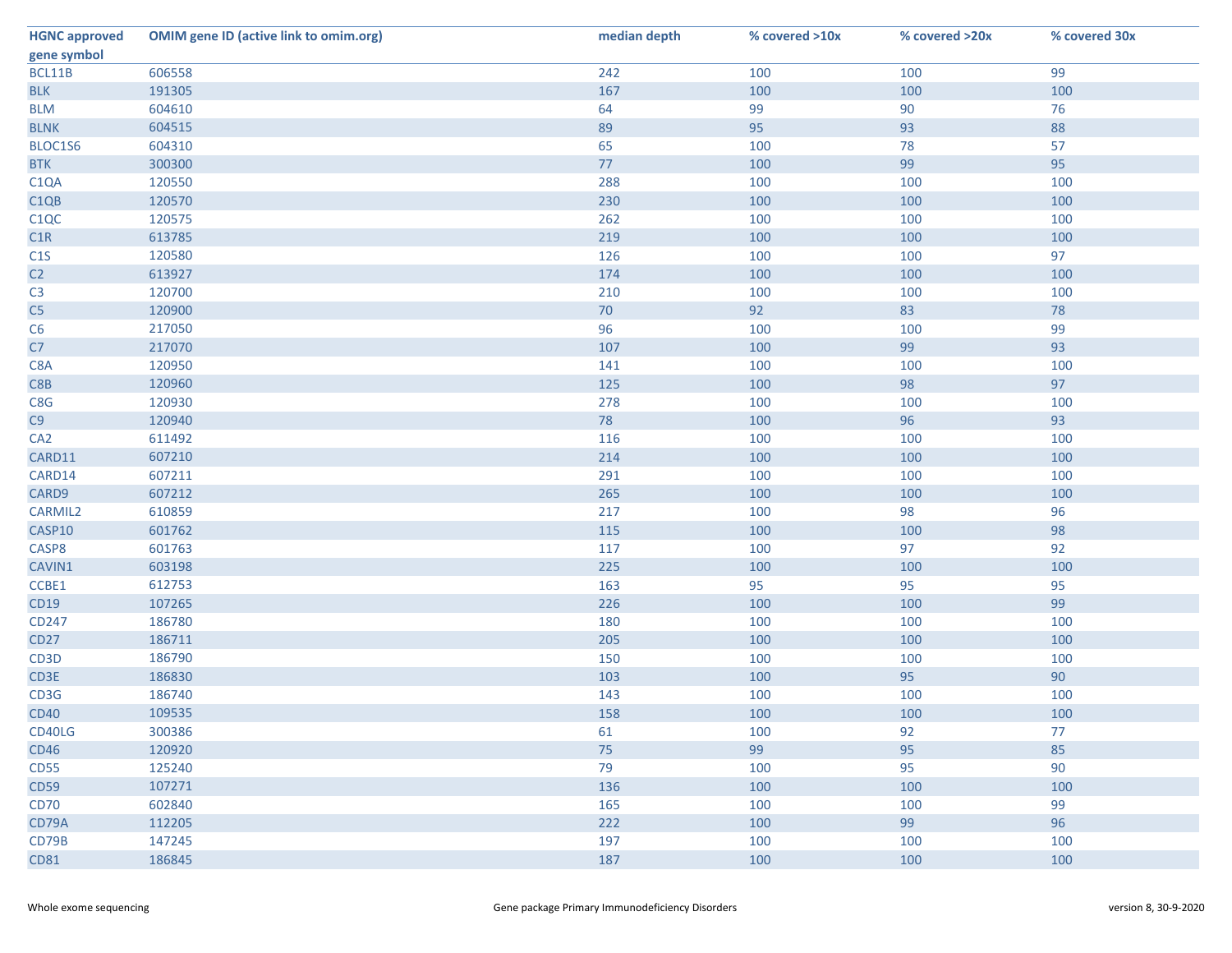| <b>HGNC approved</b> | <b>OMIM gene ID (active link to omim.org)</b> | median depth | % covered >10x | % covered >20x | % covered 30x |
|----------------------|-----------------------------------------------|--------------|----------------|----------------|---------------|
| gene symbol          |                                               |              |                |                |               |
| CD8A                 | 186910                                        | 221          | 100            | 100            | 100           |
| CDCA7                | 609937                                        | 113          | 100            | 98             | 92            |
| CDKN2B               | 600431                                        | 260          | 100            | 100            | 100           |
| <b>CEBPE</b>         | 600749                                        | 294          | 100            | 100            | 100           |
| <b>CFB</b>           | 138470                                        | 158          | 100            | 100            | 100           |
| <b>CFD</b>           | 134350                                        | 226          | 100            | 100            | 100           |
| <b>CFH</b>           | 134370                                        | 78           | 95             | 89             | 81            |
| CFHR1                | 134371                                        | 58           | 93             | 86             | 76            |
| CFHR3                | 605336                                        | 37           | 74             | 65             | 53            |
| CFHR5                | 608593                                        | 65           | 98             | 90             | 80            |
| <b>CFI</b>           | 217030                                        | 78           | 96             | 92             | 89            |
| <b>CFP</b>           | 300383                                        | 156          | 100            | 100            | 100           |
| <b>CFTR</b>          | 602421                                        | 124          | 98             | 94             | 88            |
| CHD7                 | 608892                                        | 167          | 100            | 99             | 97            |
| CIB1                 | 602293                                        | 235          | 100            | 100            | 100           |
| <b>CIITA</b>         | 600005                                        | 286          | 100            | 100            | 100           |
| CLCN7                | 602727                                        | 244          | 100            | 100            | 100           |
| CLEC4D               | 609964                                        | 74           | 100            | 99             | 85            |
| CLEC7A               | 606264                                        | 76           | 100            | 100            | 97            |
| <b>CLPB</b>          | 616254                                        | 209          | 100            | 100            | 100           |
| COG6                 | 606977                                        | 66           | 94             | 83             | 74            |
| <b>COPA</b>          | 601924                                        | 119          | 100            | 100            | 99            |
| CORO1A               | 605000                                        | 287          | 92             | 92             | 92            |
| CR <sub>2</sub>      | 120650                                        | 122          | 99             | 99             | 96            |
| <b>CREBBP</b>        | 600140                                        | 275          | 99             | 99             | 98            |
| <b>CSF2RA</b>        | 306250                                        | 47           | 46             | 45             | 40            |
| <b>CSF2RB</b>        | 425000                                        | 226          | 100            | 100            | 100           |
| CSF3R                | 138981                                        | 236          | 100            | 100            | 100           |
| CTC1                 | 138971                                        | 174          | 100            | 100            | 100           |
| CTLA4                | 613129                                        | 153          | 100            | 100            | 100           |
| CTPS1                | 123890                                        | 96           | 100            | 100            | 99            |
| <b>CTSC</b>          | 123860                                        | 182          | 100            | 100            | 100           |
| CXCR4                | 602365                                        | 190          | 100            | 100            | 100           |
| <b>CYBA</b>          | 162643                                        | 164          | 100            | 98             | 96            |
| <b>CYBB</b>          | 608508                                        | 65           | 100            | 98             | 91            |
| CYBC1                | 300481                                        | 243          | 100            | 100            | 100           |
| DBR1                 | 607024                                        | 94           | 99             | 94             | 87            |
| <b>DCLRE1B</b>       | 609683                                        | 184          | 100            | 100            | 100           |
| DCLRE1C              | 605988                                        | 151          | 100            | 97             | 91            |
| DDX58                | 609631                                        | 74           | 97             | 90             | 83            |
| DEF6                 | 610094                                        | 209          | 100            | 100            | 99            |
| DGAT1                | 604900                                        | 341          | 99             | 96             | 94            |
| <b>DHFR</b>          | 126060                                        | 57           | 93             | 71             | 43            |
| DKC1                 | 300126                                        | 73           | 100            | 93             | 88            |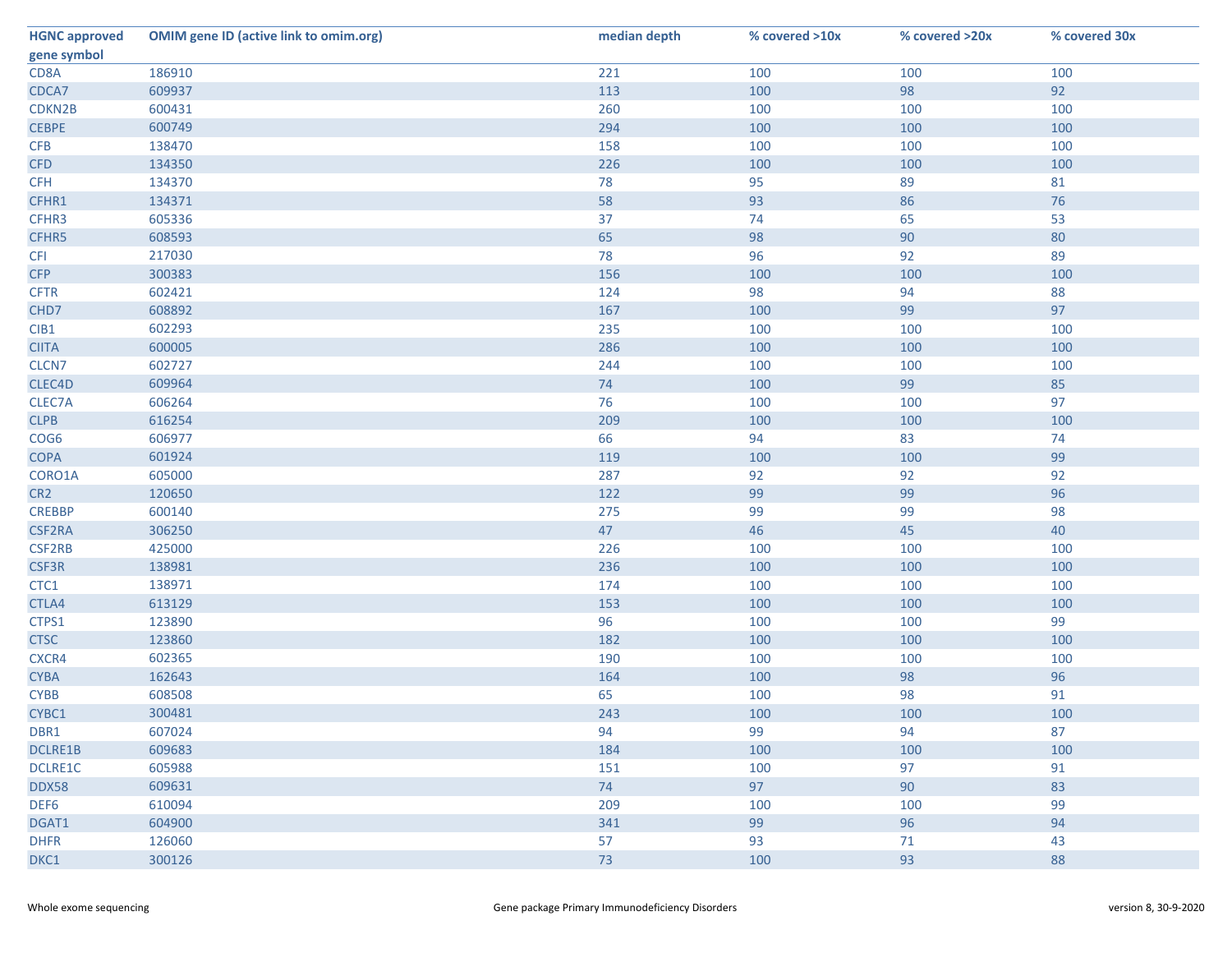| <b>HGNC approved</b> | <b>OMIM gene ID (active link to omim.org)</b> | median depth | % covered >10x | % covered >20x | % covered 30x |
|----------------------|-----------------------------------------------|--------------|----------------|----------------|---------------|
| gene symbol          |                                               |              |                |                |               |
| DNAJC21              | 617048                                        | 64           | 100            | 96             | 86            |
| DNASE1               | 125505                                        | 290          | 100            | 100            | 100           |
| DNASE1L3             | 602244                                        | 108          | 100            | 100            | 99            |
| DNASE2               | 126350                                        | 178          | 100            | 100            | 100           |
| DNMT3B               | 602900                                        | 192          | 100            | 98             | 94            |
| DOCK <sub>2</sub>    | 603122                                        | 118          | 100            | 100            | 100           |
| DOCK8                | 611432                                        | 118          | 100            | 99             | 96            |
| EFL1                 | 617538                                        | 99           | 98             | 94             | 89            |
| <b>ELANE</b>         | 130130                                        | 211          | 100            | 100            | 100           |
| ELF4                 | 300775                                        | 128          | 100            | 100            | 99            |
| EPG5                 | 615068                                        | 106          | 100            | 99             | 98            |
| ERCC <sub>2</sub>    | 126340                                        | 262          | 100            | 100            | 100           |
| ERCC3                | 133510                                        | 178          | 100            | 100            | 100           |
| ERCC6L2              | 615667                                        | 66           | 99             | 93             | 86            |
| EXTL3                | 605744                                        | 223          | 100            | 100            | 100           |
| F12                  | 610619                                        | 312          | 100            | 100            | 100           |
| FAAP24               | 610884                                        | 100          | 100            | 100            | 100           |
| <b>FADD</b>          | 602457                                        | 277          | 100            | 100            | 100           |
| FAS                  | 134637                                        | 114          | 91             | 83             | 74            |
| <b>FASLG</b>         | 134638                                        | 106          | 100            | 100            | 99            |
| FAT4                 | 612411                                        | 170          | 100            | 99             | 98            |
| FCGR1A               | 146760                                        | 158          | 97             | 97             | 97            |
| FCGR2A               | 146790                                        | 239          | 100            | 100            | 100           |
| FCGR2B               | 604590                                        | 184          | 76             | 72             | 71            |
| FCGR3A               | 146740                                        | 215          | 100            | 100            | 100           |
| FCGR3B               | 610665                                        | 160          | 100            | 100            | 100           |
| FCHO1                | 613437                                        | 208          | 100            | 100            | 100           |
| FCN3                 | 604973                                        | 191          | 100            | 100            | 100           |
| FERMT3               | 607901                                        | 243          | 100            | 100            | 100           |
| FNIP1                | 610594                                        | 95           | 99             | 94             | 90            |
| FOXN1                | 600838                                        | 201          | 100            | 100            | 100           |
| FOXP3                | 300292                                        | 157          | 100            | 100            | 100           |
| FPR1                 | 136537                                        | 187          | 100            | 100            | 100           |
| G6PC                 | 613742                                        | 178          | 100            | 100            | 100           |
| G6PC3                | 611045                                        | 161          | 100            | 99             | 95            |
| G6PD                 | 305900                                        | 211          | 100            | 100            | 100           |
| GATA2                | 137295                                        | 235          | 100            | 100            | 100           |
| GFI1                 | 600871                                        | 221          | 100            | 100            | 99            |
| GINS1                | 610608                                        | 115          | 100            | 100            | 96            |
| GJC <sub>2</sub>     | 608803                                        | 283          | 100            | 100            | 98            |
| GRHL2                | 608576                                        | 120          | 100            | 100            | 98            |
| GTF2H5               | 608780                                        | 81           | 100            | 100            | 100           |
| <b>HAVCR2</b>        | 606652                                        | 115          | 100            | 100            | 97            |
| HAX1                 | 605998                                        | 120          | 100            | 100            | 100           |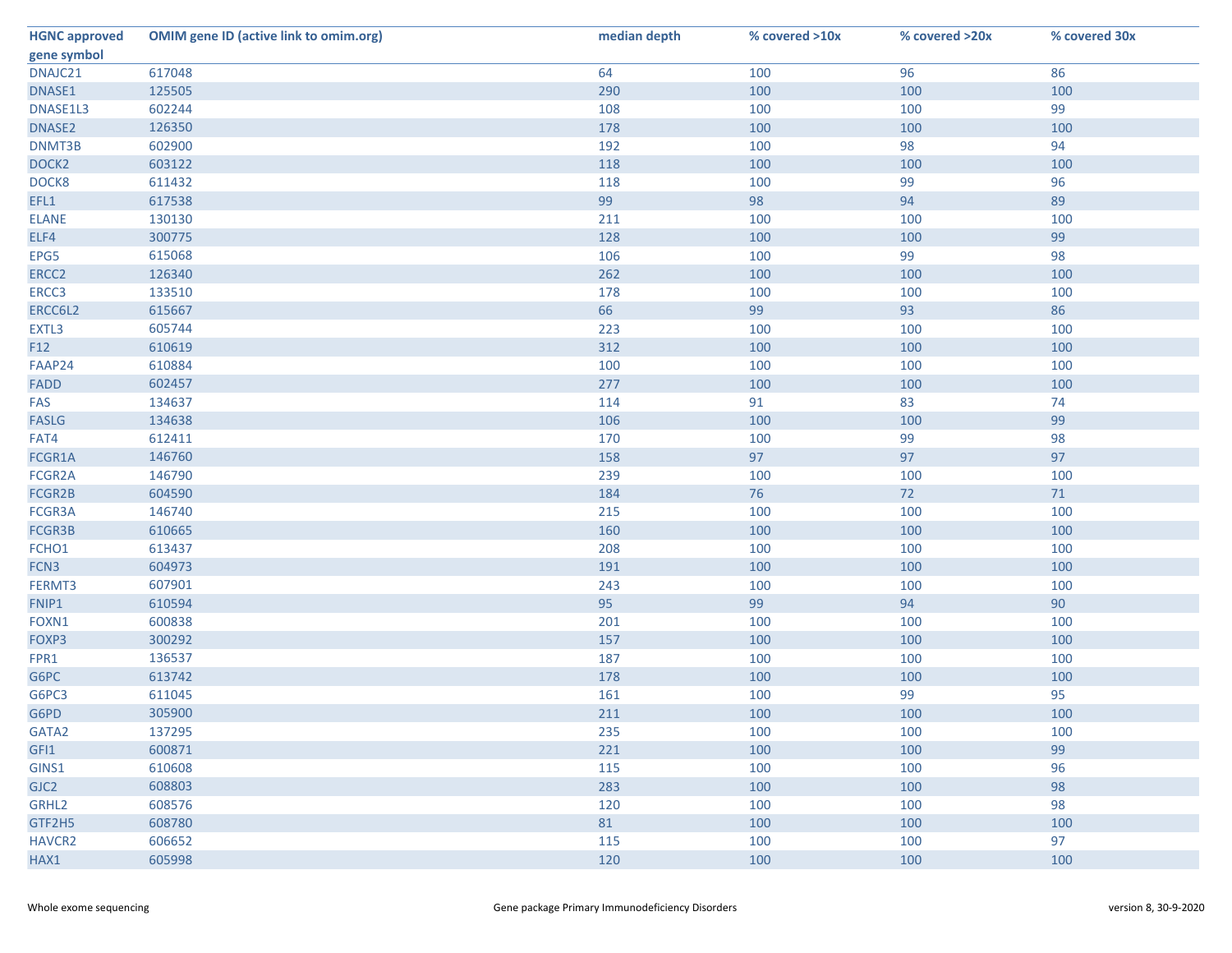| <b>HGNC approved</b> | <b>OMIM gene ID (active link to omim.org)</b> | median depth | % covered >10x | % covered >20x | % covered 30x |
|----------------------|-----------------------------------------------|--------------|----------------|----------------|---------------|
| gene symbol          |                                               |              |                |                |               |
| <b>HELLS</b>         | 603946                                        | 42           | 92             | 79             | 62            |
| HMOX1                | 141250                                        | 187          | 100            | 100            | 100           |
| HYOU1                | 601746                                        | 169          | 100            | 100            | 100           |
| <b>ICOS</b>          | 604558                                        | 70           | 100            | 95             | 87            |
| <b>ICOSLG</b>        | 605717                                        | 360          | 100            | 100            | 100           |
| IFIH1                | 606951                                        | 70           | 99             | 91             | 80            |
| IFNAR1               | 107450                                        | 43           | 95             | 81             | 62            |
| <b>IFNAR2</b>        | 602376                                        | 113          | 100            | 95             | 84            |
| <b>IFNG</b>          | 147570                                        | 52           | 100            | 89             | 73            |
| IFNGR1               | 107470                                        | 103          | 92             | 91             | 91            |
| IFNGR2               | 147569                                        | 101          | 100            | 100            | 92            |
| IGLL1                | 146770                                        | 157          | 100            | 100            | 100           |
| <b>IKBKB</b>         | 603258                                        | 159          | 100            | 100            | 100           |
| <b>IKBKG</b>         | 300248                                        | 35           | 36             | 26             | 26            |
| IKZF1                | 603023                                        | 257          | 100            | 100            | 99            |
| IL10                 | 124092                                        | 156          | 100            | 100            | 100           |
| IL10RA               | 146933                                        | 181          | 100            | 100            | 100           |
| IL10RB               | 123889                                        | 86           | 100            | 98             | 96            |
| IL12B                | 161561                                        | 123          | 100            | 100            | 99            |
| IL12RB1              | 601604                                        | 204          | 100            | 98             | 98            |
| IL17F                | 606496                                        | 142          | 100            | 100            | 100           |
| IL17RA               | 605461                                        | 346          | 100            | 100            | 100           |
| IL17RC               | 610925                                        | 192          | 100            | 100            | 100           |
| IL18BP               | 604113                                        | 304          | 100            | 100            | 100           |
| IL1RN                | 147679                                        | 138          | 100            | 100            | 100           |
| IL2                  | 147680                                        | 58           | 100            | 95             | 76            |
| IL21                 | 605384                                        | 53           | 93             | 80             | 68            |
| IL21R                | 605383                                        | 271          | 100            | 100            | 100           |
| IL2RA                | 147730                                        | 139          | 100            | 100            | 100           |
| IL2RB                | 146710                                        | 229          | 100            | 100            | 100           |
| IL2RG                | 308380                                        | 88           | 100            | 100            | 97            |
| IL36RN               | 605507                                        | 192          | 100            | 100            | 100           |
| IL6R                 | 147880                                        | 154          | 100            | 100            | 100           |
| IL6ST                | 600694                                        | 79           | 99             | 92             | 81            |
| IL7R                 | 146661                                        | 105          | 100            | 100            | 98            |
| <b>INO80</b>         | 610169                                        | 107          | 100            | 99             | 96            |
| <b>INSR</b>          | 147670                                        | 243          | 100            | 100            | 99            |
| IRAK1                | 300283                                        | 124          | 100            | 100            | 98            |
| IRAK4                | 606883                                        | 51           | 96             | 85             | 74            |
| IRF2BP2              | 615332                                        | 161          | 100            | 100            | 100           |
| IRF3                 | 603734                                        | 235          | 100            | 100            | 100           |
| IRF4                 | 601900                                        | 204          | 100            | 100            | 100           |
| IRF7                 | 605047                                        | 236          | 100            | 100            | 100           |
| IRF8                 | 601565                                        | 157          | 100            | 100            | 97            |
|                      |                                               |              |                |                |               |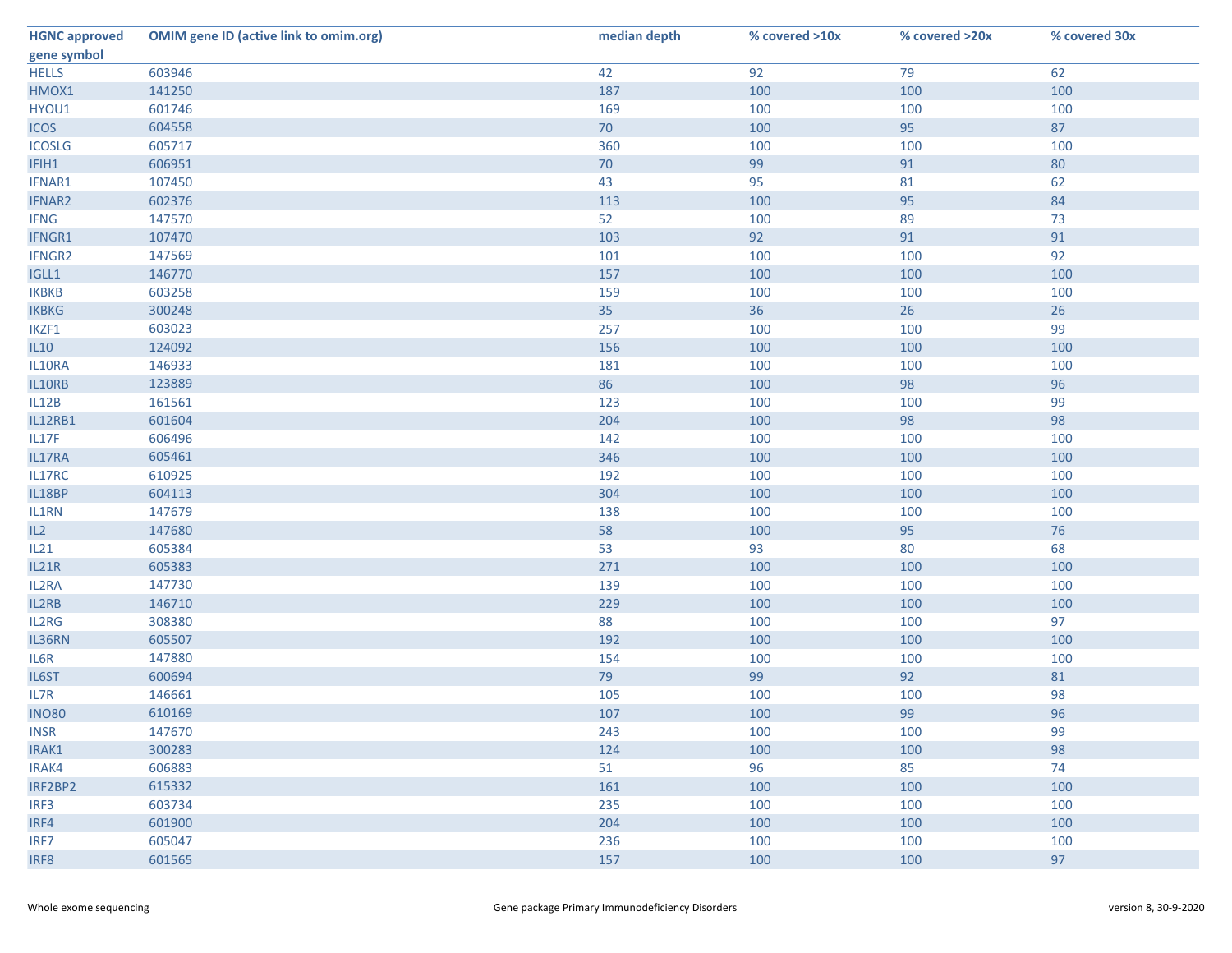| <b>HGNC approved</b> | <b>OMIM gene ID (active link to omim.org)</b> | median depth | % covered >10x | % covered >20x | % covered 30x |
|----------------------|-----------------------------------------------|--------------|----------------|----------------|---------------|
| gene symbol          |                                               |              |                |                |               |
| IRF9                 | 147574                                        | 197          | 100            | 100            | 100           |
| ISG15                | 147571                                        | 418          | 100            | 100            | 100           |
| <b>ITCH</b>          | 606409                                        | 61           | 96             | 90             | 80            |
| ITGB2                | 600065                                        | 241          | 100            | 100            | 100           |
| <b>ITK</b>           | 186973                                        | 104          | 100            | 100            | 96            |
| <b>IVNS1ABP</b>      | 609209                                        | 93           | 100            | 99             | 95            |
| JAGN1                | 616012                                        | 191          | 100            | 100            | 100           |
| JAK1                 | 147795                                        | 110          | 100            | 98             | 94            |
| JAK2                 | 147796                                        | 55           | 98             | 91             | 79            |
| JAK3                 | 600173                                        | 266          | 100            | 100            | 100           |
| KDM6A                | 300128                                        | 57           | 95             | 86             | 73            |
| KMT2A                | 159555                                        | 118          | 100            | 100            | 98            |
| KMT2D                | 602113                                        | 341          | 100            | 100            | 100           |
| LACC1                | 613409                                        | 72           | 100            | 98             | 91            |
| LAMTOR2              | 610389                                        | 239          | 100            | 100            | 100           |
| LAT                  | 602354                                        | 181          | 100            | 100            | 100           |
| <b>LCK</b>           | 153390                                        | 183          | 100            | 100            | 100           |
| LIG1                 | 126391                                        | 172          | 100            | 100            | 100           |
| LIG4                 | 601837                                        | 86           | 100            | 97             | 93            |
| LPIN2                | 605519                                        | 125          | 100            | 100            | 99            |
| <b>LRBA</b>          | 606453                                        | 90           | 99             | 96             | 91            |
| LRRC8A               | 608360                                        | 319          | 100            | 100            | 100           |
| <b>LYST</b>          | 606897                                        | 87           | 97             | 92             | 89            |
| MAGT1                | 300715                                        | 69           | 93             | 87             | 78            |
| MAL                  | 188860                                        | 148          | 100            | 100            | 100           |
| MALT1                | 604860                                        | 75           | 97             | 88             | 78            |
| MAN2B1               | 609458                                        | 213          | 100            | 100            | 100           |
| <b>MANBA</b>         | 609489                                        | 93           | 100            | 99             | 94            |
| MAP3K14              | 604655                                        | 196          | 100            | 100            | 100           |
| MASP2                | 605102                                        | 160          | 100            | 100            | 100           |
| MBL <sub>2</sub>     | 154545                                        | 162          | 100            | 100            | 99            |
| MC <sub>2R</sub>     | 607397                                        | 210          | 100            | 100            | 100           |
| MCM4                 | 602638                                        | 154          | 97             | 96             | 92            |
| <b>MEFV</b>          | 608107                                        | 158          | 100            | 100            | 100           |
| <b>MOGS</b>          | 601336                                        | 229          | 100            | 100            | 100           |
| <b>MRE11</b>         | 600814                                        | 61           | 97             | 88             | 76            |
| <b>MRTFA</b>         | 606078                                        | 212          | 100            | 100            | 100           |
| MS4A1                | 112210                                        | 59           | 95             | 82             | 67            |
| <b>MSN</b>           | 309845                                        | 99           | 100            | 100            | 97            |
| MTHFD1               | 172460                                        | 118          | 100            | 99             | 96            |
| <b>MVK</b>           | 251170                                        | 207          | 100            | 100            | 100           |
| MYD88                | 602170                                        | 228          | 100            | 100            | 100           |
| MYSM1                | 612176                                        | 55           | 90             | 82             | 72            |
| <b>NBAS</b>          | 608025                                        | 103          | 100            | 98             | 94            |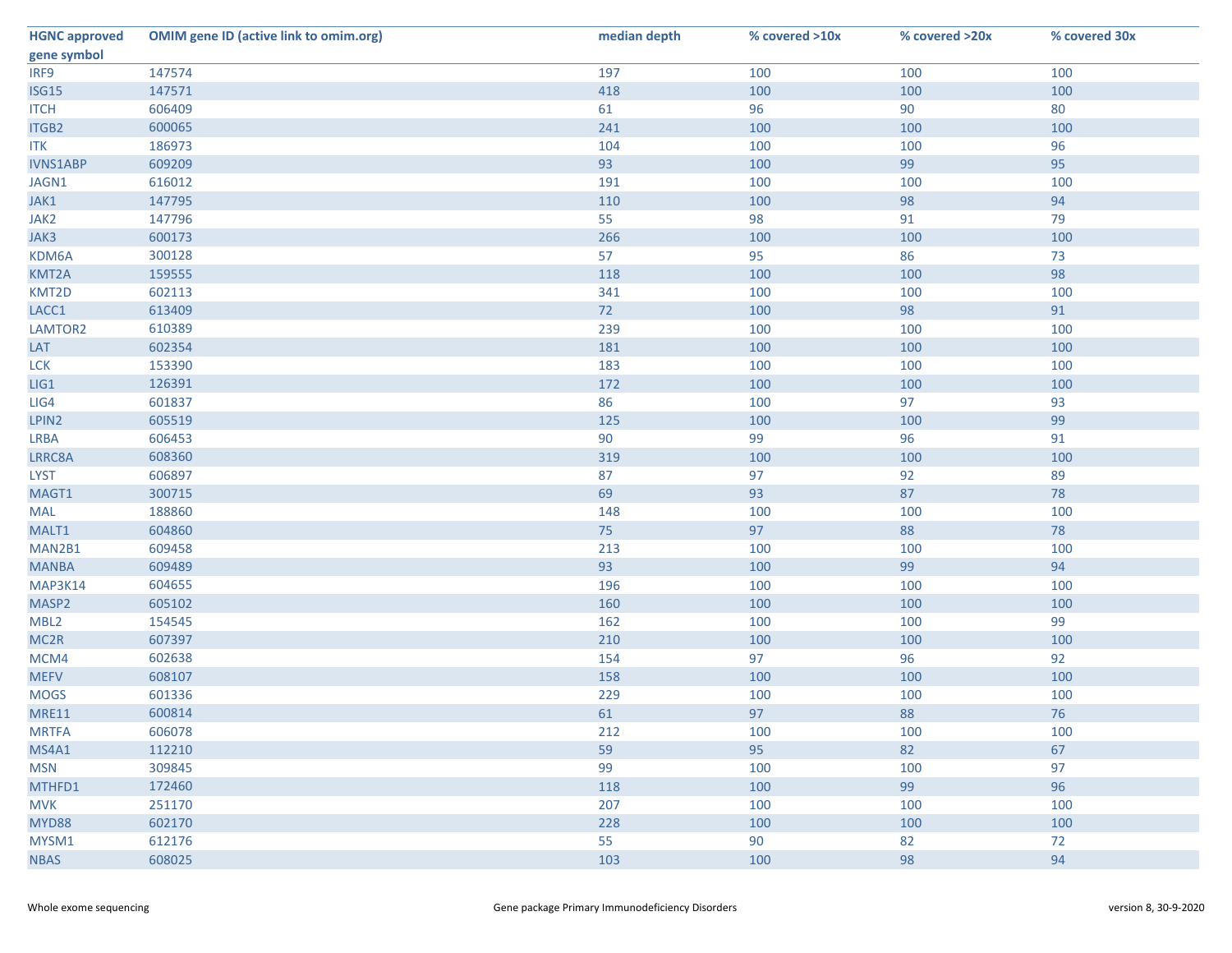| <b>HGNC approved</b> | <b>OMIM gene ID (active link to omim.org)</b> | median depth | % covered >10x | % covered >20x | % covered 30x |
|----------------------|-----------------------------------------------|--------------|----------------|----------------|---------------|
| gene symbol          |                                               |              |                |                |               |
| <b>NBN</b>           | 602667                                        | 57           | 98             | 83             | 71            |
| NCF1                 | 608512                                        | 62           | 63             | 58             | 56            |
| NCF <sub>2</sub>     | 608515                                        | 213          | 100            | 100            | 100           |
| NCF4                 | 601488                                        | 170          | 100            | 100            | 100           |
| NCKAP1L              | 141180                                        | 112          | 100            | 99             | 96            |
| <b>NCSTN</b>         | 605254                                        | 140          | 100            | 100            | 100           |
| NFAT5                | 604708                                        | 96           | 99             | 97             | 92            |
| NFE2L2               | 600492                                        | 137          | 100            | 100            | 99            |
| NFKB1                | 164011                                        | 112          | 100            | 99             | 95            |
| NFKB2                | 164012                                        | 245          | 100            | 100            | 100           |
| <b>NFKBIA</b>        | 164008                                        | 168          | 100            | 100            | 100           |
| NHEJ1                | 611290                                        | 108          | 100            | 100            | 96            |
| NHP <sub>2</sub>     | 606470                                        | 210          | 100            | 100            | 100           |
| NLRC4                | 606831                                        | 127          | 100            | 97             | 94            |
| NLRP1                | 606636                                        | 173          | 100            | 100            | 100           |
| NLRP12               | 609648                                        | 246          | 100            | 100            | 100           |
| NLRP3                | 606416                                        | 404          | 100            | 100            | 100           |
| NOD <sub>2</sub>     | 605956                                        | 268          | 100            | 100            | 100           |
| <b>NOP10</b>         | 606471                                        | 174          | 100            | 100            | 100           |
| <b>NRAS</b>          | 164790                                        | 107          | 100            | 100            | 99            |
| NSMCE3               | 608243                                        | 164          | 100            | 100            | 100           |
| OAS1                 | 164350                                        | 131          | 100            | 100            | 100           |
| ORAI1                | 610277                                        | 276          | 100            | 99             | 99            |
| OSTM1                | 607649                                        | 118          | 93             | 70             | 64            |
| <b>OTULIN</b>        | 615712                                        | 81           | 98             | 91             | 78            |
| <b>PARN</b>          | 604212                                        | 79           | 100            | 98             | 93            |
| PAX5                 | 167414                                        | 207          | 100            | 100            | 100           |
| PBX1                 | 176310                                        | 97           | 100            | 100            | 96            |
| <b>PCCA</b>          | 232000                                        | 71           | 98             | 93             | 87            |
| <b>PCCB</b>          | 232050                                        | 159          | 100            | 98             | 95            |
| <b>PEPD</b>          | 613230                                        | 216          | 100            | 100            | 100           |
| PGM3                 | 172100                                        | 97           | 100            | 97             | 91            |
| PIGA                 | 311770                                        | 62           | 100            | 99             | 86            |
| PIK3CD               | 602839                                        | 284          | 100            | 100            | 100           |
| PIK3R1               | 171833                                        | 65           | 100            | 93             | 82            |
| PLCG2                | 600220                                        | 146          | 100            | 100            | 98            |
| PLEKHM1              | 611466                                        | 191          | 99             | 98             | 98            |
| <b>PLG</b>           | 173350                                        | 118          | 100            | 99             | 97            |
| PMM <sub>2</sub>     | 601785                                        | 115          | 100            | 100            | 99            |
| <b>PNP</b>           | 164050                                        | 329          | 100            | 100            | 98            |
| POLA1                | 312040                                        | 47           | 94             | 84             | 70            |
| POLE <sub>2</sub>    | 602670                                        | 45           | 92             | 79             | 65            |
| <b>POMP</b>          | 613386                                        | 76           | 85             | 85             | 85            |
| POT1                 | 606478                                        | 66           | 99             | 95             | 83            |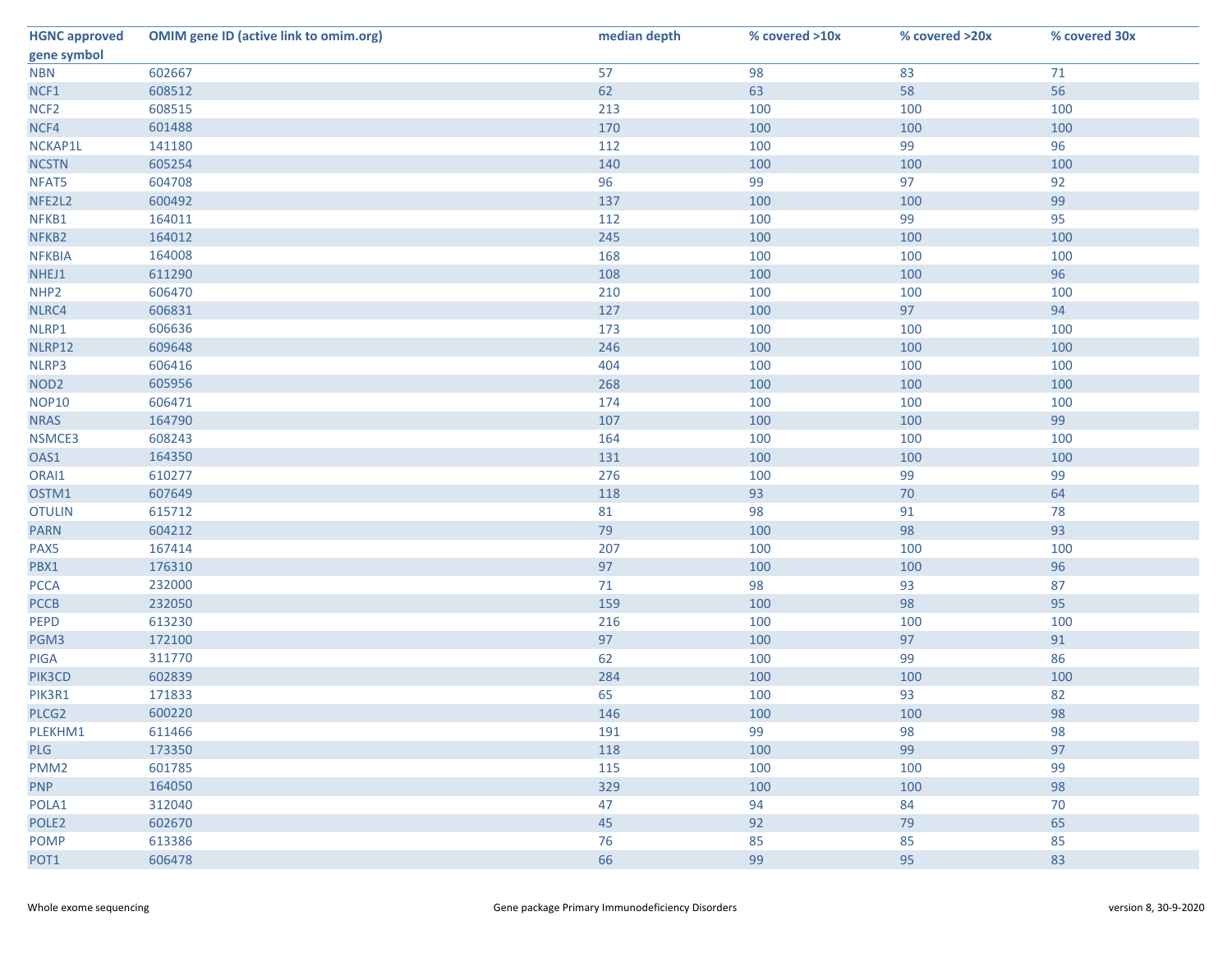| <b>HGNC approved</b> | <b>OMIM gene ID (active link to omim.org)</b> | median depth     | % covered >10x | % covered >20x | % covered 30x |
|----------------------|-----------------------------------------------|------------------|----------------|----------------|---------------|
| gene symbol          |                                               |                  |                |                |               |
| PRF1                 | 170280                                        | 383              | 100            | 100            | 100           |
| <b>PRKCD</b>         | 176977                                        | 201              | 100            | 100            | 100           |
| <b>PRKDC</b>         | 600899                                        | 99               | 97             | 94             | 89            |
| PRPS1                | 311850                                        | 70               | 100            | 98             | 92            |
| <b>PSENEN</b>        | 607632                                        | 150              | 100            | 100            | 100           |
| PSMA3                | 176843                                        | 57               | 93             | 86             | 71            |
| PSMB4                | 602177                                        | 141              | 100            | 100            | 100           |
| PSMB8                | 177046                                        | 205              | 100            | 100            | 100           |
| PSMB9                | 177045                                        | 206              | 100            | 100            | 100           |
| PSMG2                | 609702                                        | 87               | 100            | 96             | 90            |
| PSTPIP1              | 606347                                        | 257              | 100            | 100            | 100           |
| PTPN22               | 600716                                        | 74               | 98             | 96             | 88            |
| <b>PTPRC</b>         | 151460                                        | 62               | 93             | 84             | 76            |
| RAB27A               | 603868                                        | 88               | 100            | 100            | 97            |
| RAC <sub>2</sub>     | 602049                                        | 233              | 100            | 100            | 100           |
| RAG1                 | 179615                                        | 199              | 100            | 100            | 100           |
| RAG2                 | 179616                                        | 130              | 100            | 100            | 100           |
| RANBP2               | 601181                                        | 91               | 95             | 90             | 85            |
| RASGRP1              | 603962                                        | 138              | 100            | 100            | 100           |
| RASGRP2              | 605577                                        | 310              | 100            | 100            | 100           |
| RBCK1                | 610924                                        | 200              | 100            | 100            | 100           |
| RECQL4               | 603780                                        | 312              | 100            | 100            | 100           |
| <b>RELB</b>          | 604758                                        | 191              | 100            | 100            | 100           |
| RFX5                 | 601863                                        | 180              | 100            | 100            | 100           |
| <b>RFXANK</b>        | 603200                                        | 218              | 100            | 100            | 100           |
| <b>RFXAP</b>         | 601861                                        | 136              | 100            | 100            | 100           |
| <b>RHOH</b>          | 602037                                        | 299              | 100            | 100            | 100           |
| RIPK1                | 603453                                        | 112              | 100            | 96             | 95            |
| <b>RMRP</b>          | 157660                                        | No coverage data |                |                |               |
| RNASEH2A             | 606034                                        | 265              | 100            | 100            | 100           |
| RNASEH2B             | 610326                                        | 60               | 100            | 99             | 89            |
| RNASEH2C             | 610330                                        | 261              | 100            | 100            | 100           |
| <b>RNF168</b>        | 612688                                        | 137              | 99             | 97             | 93            |
| <b>RNF31</b>         | 612487                                        | 216              | 100            | 100            | 100           |
| RNU4ATAC             | 601428                                        | No coverage data |                |                |               |
| <b>RORC</b>          | 602943                                        | 171              | 100            | 100            | 100           |
| <b>RPSA</b>          | 150370                                        | 110              | 100            | 100            | 95            |
| RSPH9                | 612648                                        | 215              | 100            | 100            | 100           |
| RTEL1                | 608833                                        | 260              | 100            | 100            | 100           |
| SAMD9                | 610456                                        | 73               | 99             | 94             | 89            |
| SAMD9L               | 611170                                        | 85               | 100            | 100            | 99            |
| SAMHD1               | 606754                                        | 97               | 100            | 99             | 93            |
| <b>SBDS</b>          | 607444                                        | 131              | 100            | 100            | 99            |
| <b>SEC61A1</b>       | 609213                                        | 142              | 100            | 100            | 100           |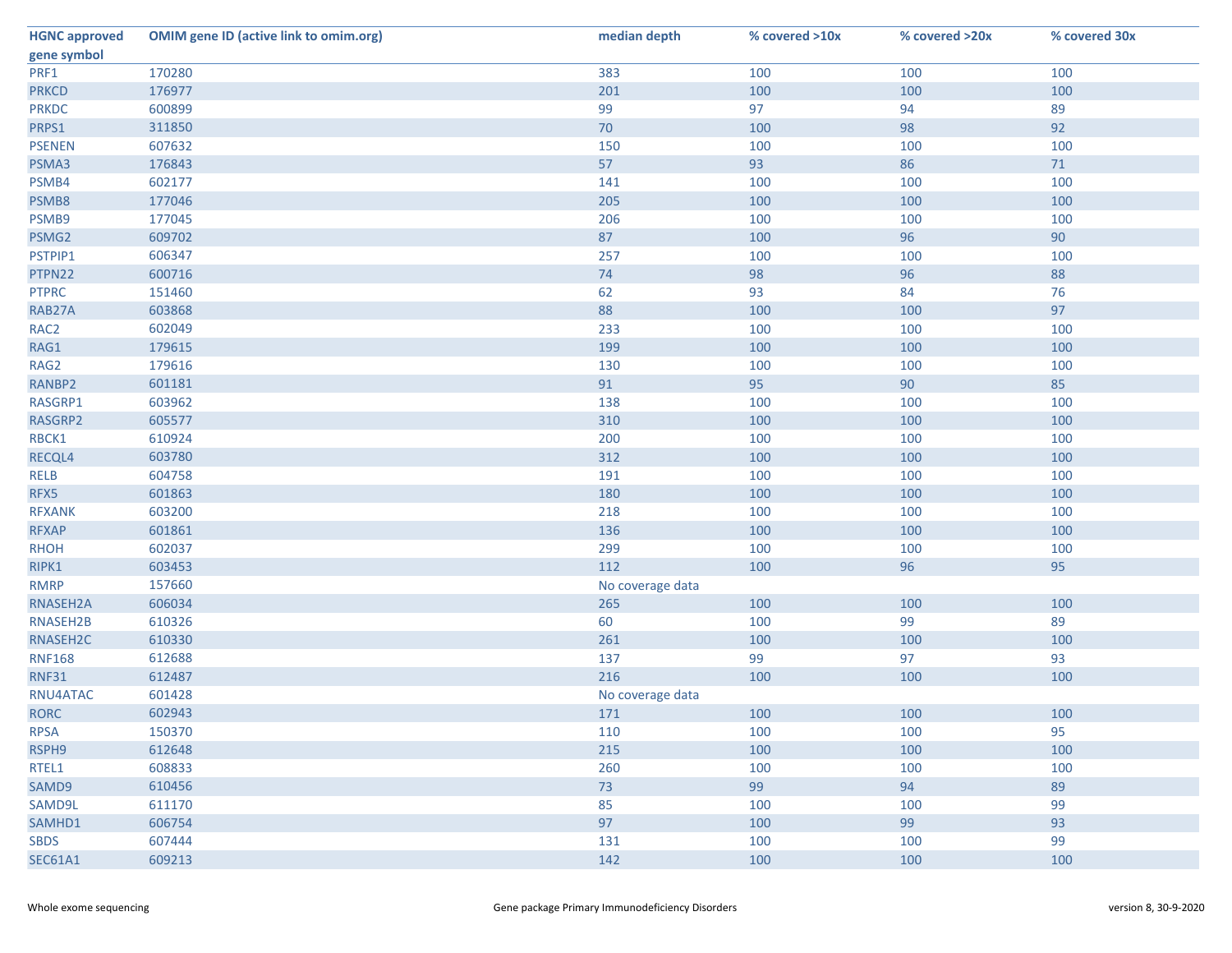| <b>HGNC approved</b> | <b>OMIM gene ID (active link to omim.org)</b> | median depth | % covered >10x | % covered >20x | % covered 30x |
|----------------------|-----------------------------------------------|--------------|----------------|----------------|---------------|
| gene symbol          |                                               |              |                |                |               |
| SEMA3E               | 608166                                        | 91           | 93             | 91             | 87            |
| SERAC1               | 614725                                        | 98           | 98             | 95             | 89            |
| SERPING1             | 606860                                        | 113          | 100            | 100            | 99            |
| <b>SH2B3</b>         | 605093                                        | 211          | 100            | 100            | 100           |
| SH2D1A               | 300490                                        | 81           | 100            | 95             | 85            |
| SH3BP2               | 602104                                        | 248          | 94             | 91             | 91            |
| SH3KBP1              | 300374                                        | 85           | 100            | 97             | 92            |
| SKIV2L               | 600478                                        | 190          | 100            | 100            | 100           |
| <b>SLC29A3</b>       | 612373                                        | 233          | 100            | 100            | 100           |
| <b>SLC35A1</b>       | 605634                                        | 69           | 100            | 99             | 95            |
| <b>SLC35C1</b>       | 605881                                        | 329          | 100            | 100            | 100           |
| <b>SLC37A4</b>       | 602671                                        | 193          | 100            | 100            | 100           |
| <b>SLC39A4</b>       | 607059                                        | 284          | 100            | 100            | 100           |
| <b>SLC39A7</b>       | 601416                                        | 196          | 100            | 100            | 100           |
| <b>SLC46A1</b>       | 611672                                        | 271          | 100            | 100            | 100           |
| SLC7A7               | 603593                                        | 146          | 100            | 100            | 100           |
| SMARCAL1             | 606622                                        | 146          | 100            | 100            | 98            |
| SMARCD2              | 601736                                        | 191          | 87             | 87             | 87            |
| <b>SNX10</b>         | 614780                                        | 71           | 100            | 100            | 98            |
| SOCS4                | 616337                                        | 120          | 100            | 99             | 94            |
| SP110                | 604457                                        | 117          | 96             | 93             | 92            |
| SPINK5               | 605010                                        | 65           | 96             | 87             | 77            |
| SPPL2A               | 608238                                        | 53           | 94             | 84             | 69            |
| <b>SRP54</b>         | 604857                                        | 43           | 95             | 82             | 64            |
| <b>SRP72</b>         | 602122                                        | 79           | 100            | 93             | 87            |
| STAT1                | 600555                                        | 91           | 97             | 95             | 90            |
| STAT2                | 600556                                        | 144          | 100            | 100            | 100           |
| STAT3                | 102582                                        | 135          | 100            | 100            | 99            |
| STAT4                | 600558                                        | 75           | 97             | 93             | 87            |
| STAT5B               | 604260                                        | 157          | 100            | 100            | 100           |
| STAT6                | 601512                                        | 162          | 100            | 100            | 99            |
| STIM1                | 605921                                        | 202          | 100            | 100            | 100           |
| STING1               | 612374                                        | 214          | 100            | 100            | 100           |
| STK4                 | 604965                                        | 97           | 100            | 95             | 81            |
| STN1                 | 613128                                        | 112          | 100            | 100            | 98            |
| <b>STX11</b>         | 605014                                        | 478          | 100            | 100            | 100           |
| STXBP2               | 601717                                        | 220          | 100            | 100            | 100           |
| TAP1                 | 170260                                        | 172          | 100            | 100            | 100           |
| TAP <sub>2</sub>     | 170261                                        | 166          | 100            | 100            | 100           |
| <b>TAPBP</b>         | 601962                                        | 233          | 100            | 100            | 100           |
| <b>TAZ</b>           | 300394                                        | 145          | 100            | 100            | 100           |
| TBX1                 | 602054                                        | 131          | 94             | 90             | 87            |
| TCF3                 | 147141                                        | 205          | 100            | 100            | 100           |
| <b>TCIRG1</b>        | 604592                                        | 242          | 100            | 100            | 100           |
|                      |                                               |              |                |                |               |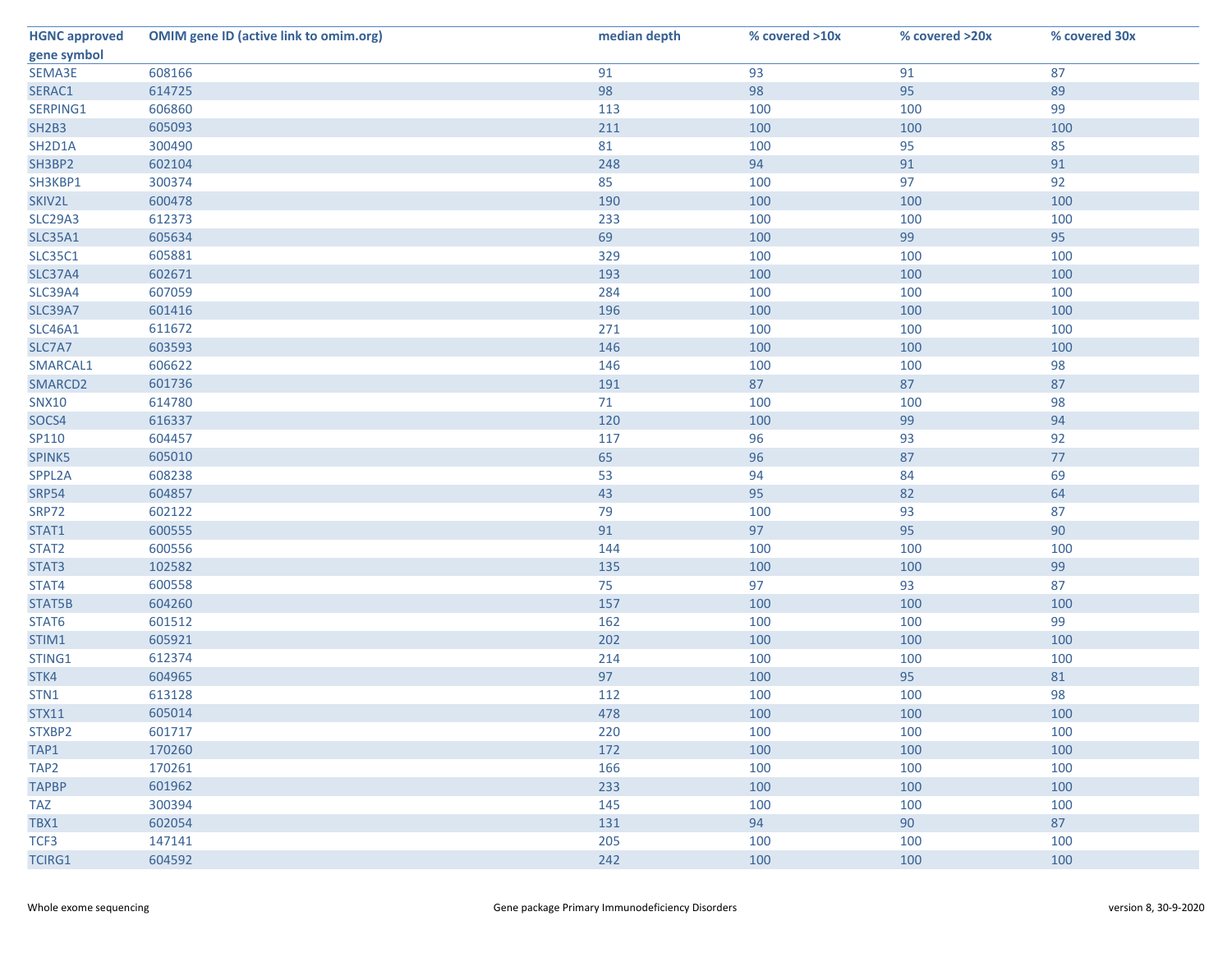| <b>HGNC approved</b> | <b>OMIM gene ID (active link to omim.org)</b> | median depth     | % covered >10x | % covered >20x | % covered 30x |
|----------------------|-----------------------------------------------|------------------|----------------|----------------|---------------|
| gene symbol          |                                               |                  |                |                |               |
| TCN <sub>2</sub>     | 613441                                        | 190              | 100            | 100            | 100           |
| <b>TERC</b>          | 602322                                        | No coverage data |                |                |               |
| <b>TERT</b>          | 187270                                        | 276              | 100            | 100            | 99            |
| <b>TFRC</b>          | 190010                                        | 68               | 100            | 99             | 92            |
| TGFB1                | 190180                                        | 274              | 100            | 100            | 100           |
| <b>THBD</b>          | 188040                                        | 398              | 100            | 100            | 100           |
| TICAM1               | 607601                                        | 256              | 100            | 100            | 100           |
| TINF <sub>2</sub>    | 604319                                        | 229              | 100            | 100            | 100           |
| <b>TIRAP</b>         | 606252                                        | 353              | 100            | 100            | 100           |
| TLR3                 | 603029                                        | 87               | 100            | 97             | 91            |
| TLR4                 | 603030                                        | 130              | 100            | 100            | 100           |
| TLR7                 | 300365                                        | 68               | 100            | 99             | 92            |
| TMC6                 | 605828                                        | 223              | 100            | 100            | 100           |
| TMC8                 | 605829                                        | 156              | 100            | 100            | 100           |
| <b>TNFAIP3</b>       | 191163                                        | 169              | 100            | 99             | 97            |
| TNFRSF11A            | 603499                                        | 178              | 95             | 95             | 95            |
| TNFRSF13B            | 604907                                        | 241              | 100            | 100            | 100           |
| TNFRSF13C            | 606269                                        | 135              | 100            | 98             | 90            |
| TNFRSF1A             | 191190                                        | 204              | 100            | 100            | 100           |
| <b>TNFRSF4</b>       | 600315                                        | 201              | 100            | 100            | 100           |
| <b>TNFRSF9</b>       | 602250                                        | 83               | 100            | 99             | 92            |
| TNFSF11              | 602642                                        | 119              | 100            | 100            | 100           |
| TNFSF12              | 602695                                        | 123              | 100            | 100            | 98            |
| TOM1                 | 604700                                        | 215              | 100            | 100            | 100           |
| TOP2B                | 126431                                        | 60               | 92             | 79             | 68            |
| TPP <sub>2</sub>     | 190470                                        | 72               | 96             | 91             | 87            |
| TRAF3                | 601896                                        | 156              | 98             | 92             | 91            |
| TRAF3IP2             | 607043                                        | 157              | 100            | 100            | 100           |
| TREX1                | 606609                                        | 313              | 100            | 100            | 100           |
| TRIM22               | 606559                                        | 119              | 100            | 100            | 99            |
| TRNT1                | 612907                                        | 47               | 90             | 86             | 74            |
| TTC37                | 614589                                        | 65               | 99             | 96             | 91            |
| TTC7A                | 609332                                        | 192              | 100            | 100            | 100           |
| TYK2                 | 176941                                        | 276              | 100            | 100            | 100           |
| UNC13D               | 608897                                        | 248              | 100            | 100            | 100           |
| <b>UNC93B1</b>       | 608204                                        | 159              | 83             | 75             | 69            |
| <b>UNG</b>           | 191525                                        | 123              | 100            | 100            | 99            |
| USB1                 | 613276                                        | 145              | 100            | 100            | 93            |
| <b>USP18</b>         | 607057                                        | 132              | 95             | 95             | 95            |
| VAV1                 | 164875                                        | 176              | 100            | 100            | 100           |
| VPS13B               | 607817                                        | 98               | 99             | 95             | 89            |
|                      |                                               |                  |                | 93             | 92            |
| VPS45                | 610035<br>300392                              | 72               | 100            |                |               |
| <b>WAS</b>           |                                               | 113              | 100            | 100            | 100           |
| WDR1                 | 604734                                        | 239              | 100            | 100            | 100           |